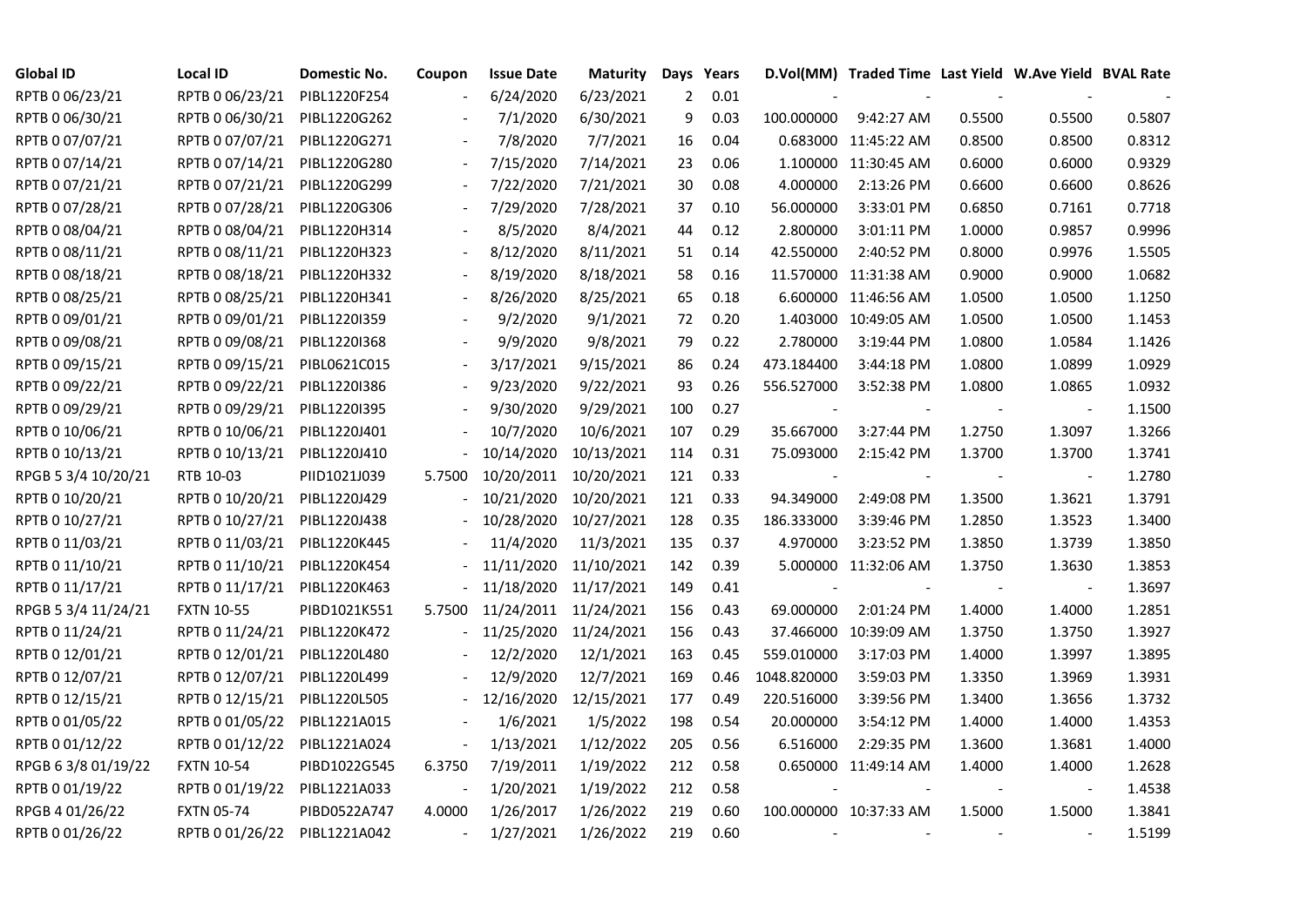| <b>Global ID</b>     | <b>Local ID</b>   | Domestic No. | Coupon         | <b>Issue Date</b> | <b>Maturity</b> |     | Days Years |            | D.Vol(MM) Traded Time Last Yield W.Ave Yield BVAL Rate |        |                          |        |
|----------------------|-------------------|--------------|----------------|-------------------|-----------------|-----|------------|------------|--------------------------------------------------------|--------|--------------------------|--------|
| RPTB 0 02/02/22      | RPTB 0 02/02/22   | PIBL1221B050 |                | 2/3/2021          | 2/2/2022        | 226 | 0.62       | 1.000000   | 2:35:44 PM                                             | 1.4350 | 1.4350                   | 1.5151 |
| RPTB 0 02/09/22      | RPTB 0 02/09/22   | PIBL1221B069 |                | 2/10/2021         | 2/9/2022        | 233 | 0.64       |            |                                                        |        | $\sim$                   | 1.6016 |
| RPTB 0 02/16/22      | RPTB 0 02/16/22   | PIBL1221B078 | $\blacksquare$ | 2/17/2021         | 2/16/2022       | 240 | 0.66       | 32.708000  | 2:35:43 PM                                             | 1.4500 | 1.4694                   | 1.4788 |
| RPTB 0 02/23/22      | RPTB 0 02/23/22   | PIBL1221B087 | $\blacksquare$ | 2/24/2021         | 2/23/2022       | 247 | 0.68       | 35.000000  | 3:56:04 PM                                             | 1.4100 | 1.4100                   | 1.5458 |
| RPTB 0 03/02/22      | RPTB 0 03/02/22   | PIBL1221C095 |                | 3/3/2021          | 3/2/2022        | 254 | 0.70       |            |                                                        |        |                          | 1.5428 |
| RPTB 0 03/09/22      | RPTB 0 03/09/22   | PIBL1221C102 | $\Box$         | 3/10/2021         | 3/9/2022        | 261 | 0.72       |            |                                                        |        | $\blacksquare$           | 1.5486 |
| RPGB 15 03/14/22     | <b>FXTN 20-02</b> | PIBD2022C021 | 15.0000        | 3/14/2002         | 3/14/2022       | 266 | 0.73       |            |                                                        |        | $\blacksquare$           | 1.4329 |
| RPTB 0 03/16/22      | RPTB 0 03/16/22   | PIBL1221C111 |                | 3/17/2021         | 3/16/2022       | 268 | 0.73       |            |                                                        |        | $\overline{\phantom{a}}$ | 1.5591 |
| RPTB 0 03/23/22      | RPTB 0 03/23/22   | PIBL1221C120 |                | 3/24/2021         | 3/23/2022       | 275 | 0.75       |            |                                                        |        |                          | 1.5931 |
| RPTB 0 03/30/22      | RPTB 0 03/30/22   | PIBL1221C139 |                | 3/31/2021         | 3/30/2022       | 282 | 0.77       |            |                                                        |        | $\overline{\phantom{a}}$ | 1.5819 |
| RPTB 0 04/06/22      | RPTB 0 04/06/22   | PIBL1221D147 |                | 4/7/2021          | 4/6/2022        | 289 | 0.79       |            | 11.841000 11:27:07 AM                                  | 1.5000 | 1.5000                   | 1.5928 |
| RPTB 0 04/13/22      | RPTB 0 04/13/22   | PIBL1221D156 |                | 4/14/2021         | 4/13/2022       | 296 | 0.81       | 0.807000   | 9:53:33 AM                                             | 1.5250 | 1.5250                   | 1.5938 |
| RPTB 0 04/20/22      | RPTB 0 04/20/22   | PIBL1221D165 |                | 4/21/2021         | 4/20/2022       | 303 | 0.83       | 3.742000   | 3:10:21 PM                                             | 1.5000 | 1.5000                   | 1.6500 |
| RPTB 0 04/27/22      | RPTB 0 04/27/22   | PIBL1221D174 |                | 4/28/2021         | 4/27/2022       | 310 | 0.85       |            |                                                        |        | $\blacksquare$           | 1.5915 |
| RPTB 0 05/04/22      | RPTB 0 05/04/22   | PIBL1221E182 |                | 5/5/2021          | 5/4/2022        | 317 | 0.87       |            |                                                        |        | $\blacksquare$           | 1.6013 |
| RPTB 0 05/11/22      | RPTB 0 05/11/22   | PIBL1221E191 |                | 5/12/2021         | 5/11/2022       | 324 | 0.89       |            | 31.142000 11:13:53 AM                                  | 1.5400 | 1.5595                   | 1.5867 |
| RPTB 0 05/18/22      | RPTB 0 05/18/22   | PIBL1221E208 |                | 5/19/2021         | 5/18/2022       | 331 | 0.91       |            |                                                        |        | $\overline{\phantom{a}}$ | 1.6229 |
| RPTB 0 05/25/22      | RPTB 0 05/25/22   | PIBL1221E217 | $\blacksquare$ | 5/26/2021         | 5/25/2022       | 338 | 0.93       |            |                                                        |        | $\overline{\phantom{a}}$ | 1.6274 |
| RPTB 0 06/01/22      | RPTB 0 06/01/22   | PIBL1221F225 |                | 6/2/2021          | 6/1/2022        | 345 | 0.95       | 1.114000   | 2:13:49 PM                                             | 1.5550 | 1.5581                   | 1.5976 |
| RPTB 0 06/08/22      | RPTB 0 06/08/22   | PIBL1221F234 |                | 6/9/2021          | 6/8/2022        | 352 | 0.96       |            | 5.390000 11:54:00 AM                                   | 1.5250 | 1.5414                   | 1.5938 |
| RPTB 0 06/15/22      | RPTB 0 06/15/22   | PIBL1221F243 | $\blacksquare$ | 6/16/2021         | 6/15/2022       | 359 | 0.98       | 636.397000 | 3:47:20 PM                                             | 1.5600 | 1.5657                   | 1.5666 |
| RPGB 4 3/4 07/04/22  | <b>FXTN 03-24</b> | PIBD0322G247 | 4.7500         | 7/4/2019          | 7/4/2022        | 378 | 1.04       | 15.768000  | 3:42:52 PM                                             | 1.5725 | 1.5726                   | 1.5746 |
| RPGB 4 7/8 08/02/22  | <b>FXTN 10-56</b> | PIBD1022H562 | 4.8750         | 8/2/2012          | 8/2/2022        | 407 | 1.11       |            |                                                        |        |                          | 1.6119 |
| RPGB 4 3/4 09/13/22  | <b>FXTN 10-57</b> | PIBD1022I570 | 4.7500         | 9/13/2012         | 9/13/2022       | 449 | 1.23       |            |                                                        |        | $\overline{\phantom{a}}$ | 1.6610 |
| RPGB 12 3/4 10/17/22 | <b>FXTN 20-03</b> | PIBD2022J033 | 12.7500        | 10/17/2002        | 10/17/2022      | 483 | 1.32       |            |                                                        |        | $\overline{\phantom{a}}$ | 1.7008 |
| RPGB 4 5/8 12/04/22  | RTB 05-11         | PIID0522L114 | 4.6250         | 12/4/2017         | 12/4/2022       | 531 | 1.45       | 432.950000 | 2:39:43 PM                                             | 1.7250 | 1.7417                   | 1.7178 |
| RPGB 4 12/06/22      | <b>FXTN 10-58</b> | PIBD1022L585 | 4.0000         | 12/6/2012         | 12/6/2022       | 533 | 1.46       |            |                                                        |        | $\blacksquare$           | 1.7945 |
| RPGB 4 3/8 02/11/23  | RTB 03-10         | PIID0323B101 | 4.3750         | 2/11/2020         | 2/11/2023       | 600 | 1.64       | 60.000000  | 2:41:09 PM                                             | 1.7750 | 1.7938                   | 1.7979 |
| RPGB 13 02/20/23     | <b>FXTN 20-04</b> | PIBD2023B048 | 13.0000        | 2/20/2003         | 2/20/2023       | 609 | 1.67       |            |                                                        |        | $\overline{\phantom{a}}$ | 1.8483 |
| RPGB 5 1/2 03/08/23  | <b>FXTN 05-75</b> | PIBD0523C752 | 5.5000         | 3/8/2018          | 3/8/2023        | 625 | 1.71       |            | 4.700000 11:50:19 AM                                   | 2.0000 | 2.0000                   | 1.8967 |
| RPGB 3 1/2 04/21/23  | <b>FXTN 07-58</b> | PIBD0723D588 | 3.5000         | 4/21/2016         | 4/21/2023       | 669 | 1.83       |            |                                                        |        | $\overline{\phantom{a}}$ | 1.9113 |
| RPGB 11 7/8 05/29/23 | <b>FXTN 20-05</b> | PIBD2023E054 | 11.8750        | 5/29/2003         | 5/29/2023       | 707 | 1.94       |            |                                                        |        | $\overline{\phantom{a}}$ | 1.9702 |
| RPGB 3 1/4 08/15/23  | RTB 10-04         | PIID1023H046 | 3.2500         | 8/15/2013         | 8/15/2023       | 785 | 2.15       | 3.000000   | 3:51:44 PM                                             | 2.0700 | 2.0700                   | 1.9844 |
| RPGB 2 3/8 09/10/23  | <b>FXTN 03-25</b> | PIBD0323I252 | 2.3750         | 9/10/2020         | 9/10/2023       | 811 | 2.22       | 70.000000  | 3:14:44 PM                                             | 1.9550 | 1.9550                   | 1.9606 |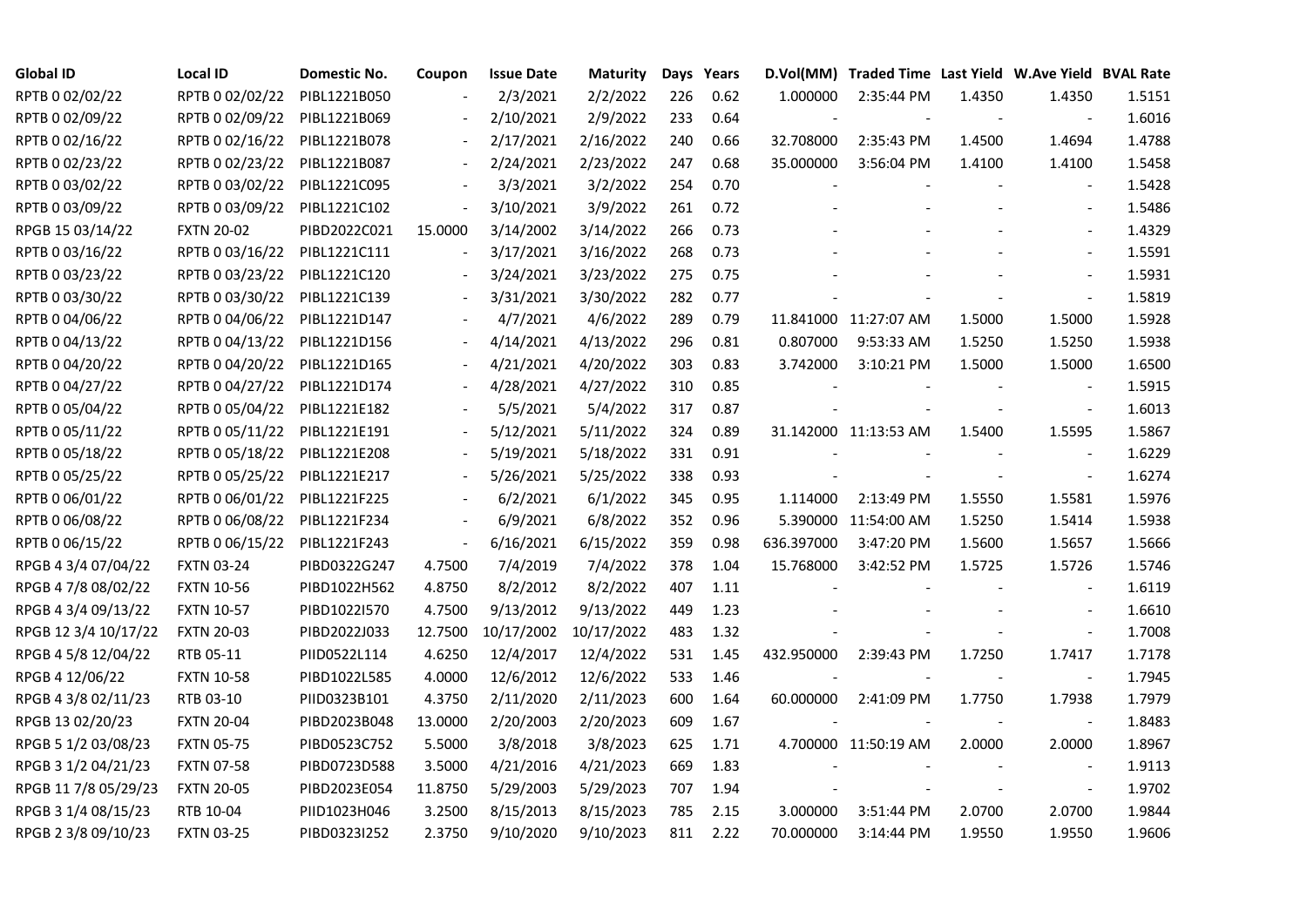| <b>Global ID</b>     | <b>Local ID</b>   | Domestic No. | Coupon  | <b>Issue Date</b> | <b>Maturity</b>       |     | Days Years |                         | D.Vol(MM) Traded Time Last Yield W.Ave Yield BVAL Rate |        |                          |        |
|----------------------|-------------------|--------------|---------|-------------------|-----------------------|-----|------------|-------------------------|--------------------------------------------------------|--------|--------------------------|--------|
| RPGB 11 3/8 10/23/23 | <b>FXTN 20-06</b> | PIBD2023J068 | 11.3750 | 10/23/2003        | 10/23/2023            | 854 | 2.34       |                         |                                                        |        |                          | 2.0071 |
| RPGB 2 3/8 03/09/24  | RTB 03-11         | PIID0324C115 | 2.3750  | 3/9/2021          | 3/9/2024              | 992 | 2.72       | 1101.550000             | 2:58:18 PM                                             | 2.3600 | 2.3547                   | 2.3587 |
| RPGB 6 1/4 03/12/24  | RTB 05-12         | PIID0524C129 | 6.2500  | 3/12/2019         | 3/12/2024             | 995 | 2.72       | 607.000000              | 2:43:03 PM                                             | 2.3500 | 2.3500                   | 2.3528 |
| RPGB 4 1/2 04/20/24  | <b>FXTN 07-59</b> | PIBD0724D595 | 4.5000  | 4/20/2017         | 4/20/2024 1,034       |     | 2.83       |                         |                                                        |        | $\mathbf{r}$             | 2.3163 |
| RPGB 12 3/8 06/03/24 | <b>FXTN 20-07</b> | PIBD2024F075 | 12.3750 | 6/3/2004          | 6/3/2024 1,078        |     | 2.95       |                         |                                                        |        | $\blacksquare$           | 2.3443 |
| RPGB 12 7/8 08/05/24 | <b>FXTN 20-08</b> | PIBD2024H086 | 12.8750 | 8/5/2004          | 8/5/2024 1,141        |     | 3.12       |                         |                                                        |        | $\blacksquare$           | 2.4171 |
| RPGB 4 1/8 08/20/24  | <b>FXTN 10-59</b> | PIBD1024H595 | 4.1250  | 8/20/2014         | 8/20/2024 1,156       |     | 3.17       | 1000.000000 11:26:31 AM |                                                        | 2.4700 | 2.4700                   | 2.4700 |
| RPGB 4 1/4 10/17/24  | <b>FXTN 05-76</b> | PIBD0524J762 | 4.2500  | 10/17/2019        | 10/17/2024 1,214      |     | 3.32       | 3987.500000             | 3:20:32 PM                                             | 2.4750 | 2.4764                   | 2.4856 |
| RPGB 13 3/4 11/11/24 | <b>FXTN 20-09</b> | PIBD2024K091 | 13.7500 | 11/11/2004        | 11/11/2024 1,239      |     | 3.39       |                         |                                                        |        |                          | 2.5103 |
| RPGB 5 3/4 04/12/25  | FXTN 07-61        | PIBD0725D618 | 5.7500  | 4/12/2018         | 4/12/2025 1,391       |     | 3.81       |                         | 10.000000 11:40:04 AM                                  | 2.7000 | 2.7000                   | 2.7134 |
| RPGB 12 1/8 04/14/25 | <b>FXTN 20-10</b> | PIBD2025D103 | 12.1250 | 4/14/2005         | 4/14/2025 1,393       |     | 3.81       |                         |                                                        |        | $\overline{\phantom{a}}$ | 2.6571 |
| RPGB 2 5/8 08/12/25  | RTB 05-13         | PIID0525H130 | 2.6250  | 8/12/2020         | 8/12/2025 1,513       |     | 4.14       | 354.530000              | 2:52:04 PM                                             | 2.6500 | 2.6623                   | 2.6676 |
| RPGB 3 5/8 09/09/25  | <b>FXTN 10-60</b> | PIBD10251608 | 3.6250  | 9/9/2015          | 9/9/2025 1,541        |     | 4.22       | 521.180000              | 3:30:14 PM                                             | 2.7250 | 2.6914                   | 2.6900 |
| RPGB 12 1/8 10/20/25 | <b>FXTN 20-11</b> | PIBD2025J116 | 12.1250 | 10/20/2005        | 10/20/2025 1,582      |     | 4.33       |                         |                                                        |        | $\blacksquare$           | 2.8229 |
| RPGB 18 1/4 11/29/25 | <b>FXTN 25-01</b> | PIBD2525K015 | 18.2500 | 11/29/2000        | 11/29/2025 1,622      |     | 4.44       |                         |                                                        |        | $\blacksquare$           | 2.8563 |
| RPGB 10 1/4 01/19/26 | <b>FXTN 20-12</b> | PIBD2026A122 | 10.2500 | 1/19/2006         | 1/19/2026 1,673       |     | 4.58       |                         |                                                        |        | $\blacksquare$           | 2.8990 |
| RPGB 6 1/4 02/14/26  | <b>FXTN 07-62</b> | PIBD0726B627 | 6.2500  | 2/14/2019         | 2/14/2026 1,699       |     | 4.65       | 4.010000                | 2:48:43 PM                                             | 2.9250 | 2.9998                   | 3.0314 |
| RPGB 3 3/8 04/08/26  | <b>FXTN 05-77</b> | PIBD0526D772 | 3.3750  | 4/8/2021          | 4/8/2026 1,752        |     | 4.80       | 6766.520000             | 3:52:01 PM                                             | 2.8655 | 2.8625                   | 2.8687 |
| RPGB 3 1/2 09/20/26  | RTB 10-05         | PIID1026I057 | 3.5000  | 9/20/2016         | 9/20/2026 1,917       |     | 5.25       | 1.025000                | 2:23:23 PM                                             | 3.3000 | 3.3000                   | 3.3296 |
| RPGB 6 1/4 10/20/26  | RTB 15-01         | PIID1526J019 | 6.2500  | 10/20/2011        | 10/20/2026 1,947      |     | 5.33       | 34.930000               | 2:37:48 PM                                             | 3.2750 | 3.2537                   | 3.4328 |
| RPGB 8 12/07/26      | <b>FXTN 20-13</b> | PIBD2026L139 | 8.0000  | 12/7/2006         | 12/7/2026 1,995       |     | 5.46       |                         |                                                        |        | $\blacksquare$           | 3.1762 |
| RPGB 5 3/8 03/01/27  | RTB 15-02         | PIID1527C023 | 5.3750  | 3/1/2012          | 3/1/2027 2,079        |     | 5.69       |                         |                                                        |        | $\blacksquare$           | 3.2018 |
| RPGB 4 3/4 05/04/27  | <b>FXTN 10-61</b> | PIBD1027E617 | 4.7500  | 5/4/2017          | 5/4/2027 2,143        |     | 5.87       | 1532.600000             | 3:43:09 PM                                             | 3.1250 | 3.1319                   | 3.1339 |
| RPGB 8 5/8 09/06/27  | <b>FXTN 20-14</b> | PIBD2027I140 | 8.6250  | 9/6/2007          | 9/6/2027 2,268        |     | 6.21       |                         |                                                        |        | $\overline{\phantom{a}}$ | 3.3189 |
| RPGB 6 1/4 03/22/28  | <b>FXTN 10-63</b> | PIBD1028C635 | 6.2500  | 3/22/2018         | 3/22/2028 2,466       |     | 6.75       | 375.000000              | 2:08:44 PM                                             | 3.4500 | 3.4500                   | 3.4748 |
| RPGB 3 5/8 04/22/28  | <b>FXTN 07-64</b> | PIBD0728D649 | 3.6250  | 4/22/2021         | 4/22/2028 2,497       |     | 6.84       | 7350.500000             | 3:51:48 PM                                             | 3.4200 | 3.4227                   | 3.4204 |
| RPGB 9 1/2 12/04/28  | <b>FXTN 20-15</b> | PIBD2028L151 | 9.5000  | 12/4/2008         | 12/4/2028 2,723       |     | 7.46       |                         |                                                        |        | $\blacksquare$           | 3.5305 |
| RPGB 6 7/8 01/10/29  | <b>FXTN 10-64</b> | PIBD1029A644 | 6.8750  | 1/10/2019         | 1/10/2029 2,760       |     | 7.56       |                         |                                                        |        | $\blacksquare$           | 3.6550 |
| RPGB 8 3/4 05/27/30  | <b>FXTN 20-16</b> | PIBD2030E166 | 8.7500  | 5/27/2010         | 5/27/2030 3,262       |     | 8.93       |                         |                                                        |        | $\blacksquare$           | 3.7134 |
| RPGB 2 7/8 07/09/30  | <b>FXTN 10-65</b> | PIBD1030G655 | 2.8750  | 7/9/2020          | 7/9/2030 3,305        |     | 9.05       | 1007.500000             | 2:56:57 PM                                             | 3.6000 | 3.6064                   | 3.5961 |
| RPGB 12 1/2 07/28/30 | <b>FXTN 25-02</b> | PIBD2530G029 | 12.5000 | 7/28/2005         | 7/28/2030 3,324       |     | 9.10       |                         |                                                        |        | $\overline{\phantom{a}}$ | 3.7322 |
| RPGB 11 1/4 01/26/31 | <b>FXTN 25-03</b> | PIBD2531A032 | 11.2500 | 1/26/2006         | 1/26/2031 3,506       |     | 9.60       |                         |                                                        |        | $\blacksquare$           | 3.7905 |
| RPGB 8 07/19/31      | <b>FXTN 20-17</b> | PIBD2031G171 | 8.0000  | 7/19/2011         | 7/19/2031 3,680       |     | 10.08      |                         | 453.000000 11:29:51 AM                                 | 3.6400 | 3.6500                   | 3.6363 |
| RPGB 9 3/8 10/05/31  | <b>FXTN 25-04</b> | PIBD2531J042 | 9.3750  | 10/5/2006         | 10/5/2031 3,758 10.29 |     |            |                         |                                                        |        | $\overline{\phantom{a}}$ | 4.0356 |